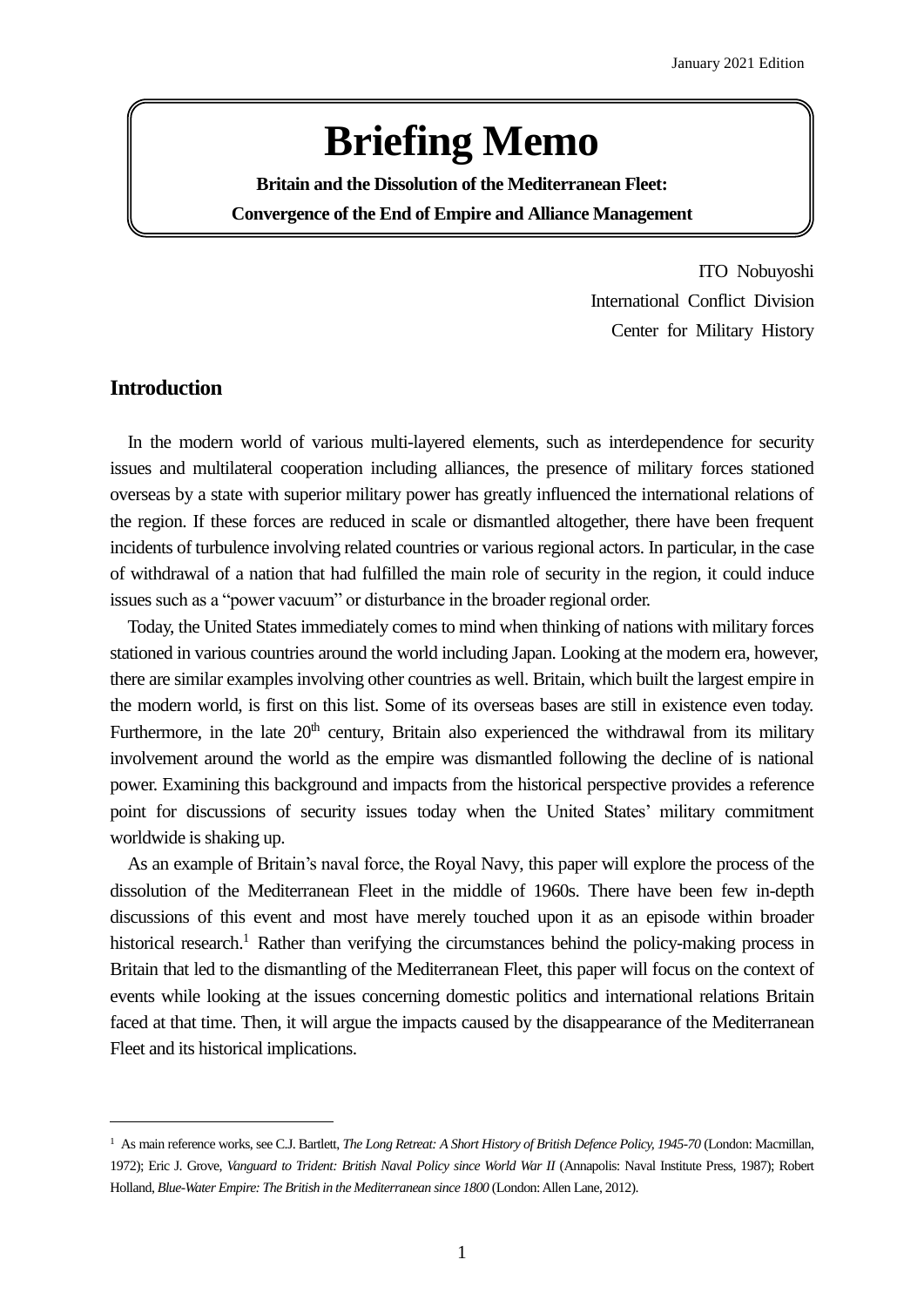## **1. The British Empire and the Mediterranean Fleet**

#### **(1) Britain's Naval Hegemony in the Mediterranean**

Britain began to make inroads into the Mediterranean as far back as the 18<sup>th</sup> century. Later, in the  $19<sup>th</sup>$  century, when the British Empire reached its apex as encapsulated by the phrase "Pax" Britannica," its presence in the Mediterranean also increased in lockstep. Britain's powerful naval presence was the underpinning of its imperial interests spreading around the world.<sup>2</sup> Furthermore, in the late 19th century, when the "Empire Route" to India, British largest colony, was established after the opening of the Suez Canal, the Mediterranean came to occupy an even greater strategic importance for Britain.

 In the Mediterranean, not only securing commercial and trade interests, Britain also formed a network of military bases under its control placed in strategic positions throughout the region. These bases such as Gibraltar, Malta and Cyprus became elements embodying British military involvement for a long time. Although not integrated into the formal empire, there were many areas as well where Britain wielded its influence either directly or indirectly. In this sense, the Mediterranean was an archetypical sphere of influence for Britain.

 The Mediterranean Fleet was tasked with the mission of maintaining British hegemony in the region and securing control of the sea along the Empire Route. The fleet's importance was second only to the Home Fleet, and its Commander-in-Chief was considered among the most honoured and prestigious posts in the Royal Navy.<sup>3</sup> Also, when the competition for influence among major powers in the Mediterranean intensified in the  $19<sup>th</sup>$  century, Britain was always at the focal point of these issues. Whether it be confrontations with the traditional competitor namely France, the Great Game with Russia, or the Eastern Question involving the Ottoman Empire, Britain was consistently the most important actor in international relations involving the Mediterranean.

In the first half of the  $20<sup>th</sup>$  century, Britain's national strength gradually weakened, but the importance of the Mediterranean did not change. As the focal point of two world wars, the Mediterranean during this era also set the stage for Britain to defend its empire. However, greatly exhausted by the Second World War in particular, Britain would be swallowed up in the trend of post-war decolonisation, with the Mediterranean being no exception.

#### **(2) The Mediterranean Fleet with Decolonisation, the Cold War andAlliances**

 India's independence held significant meaning in the dissolution of the British Empire in the early post-war period. In other words, the standing of the Mediterranean, which was clearly viewed as a key component of the Empire Route, was greatly shaken. On the other hand, the international situation at the time also included such factors as the formation of the Cold War, which extended the life of the British Empire. The Western Bloc including the United States preferred that British military bases around the world should be retained where they overlapped with hotspots of the Cold

 $\overline{a}$ 

<sup>2</sup> Among numerous research on the history of the British Empire at sea, as a classic work, see Paul Kennedy, *The Rise and Fall of British Naval Mastery* (London: Penguin, 2017).

<sup>3</sup> Bartlett, *The Long Retreat*, p. 219; Holland, *Blue-Water Empire*, p. 334.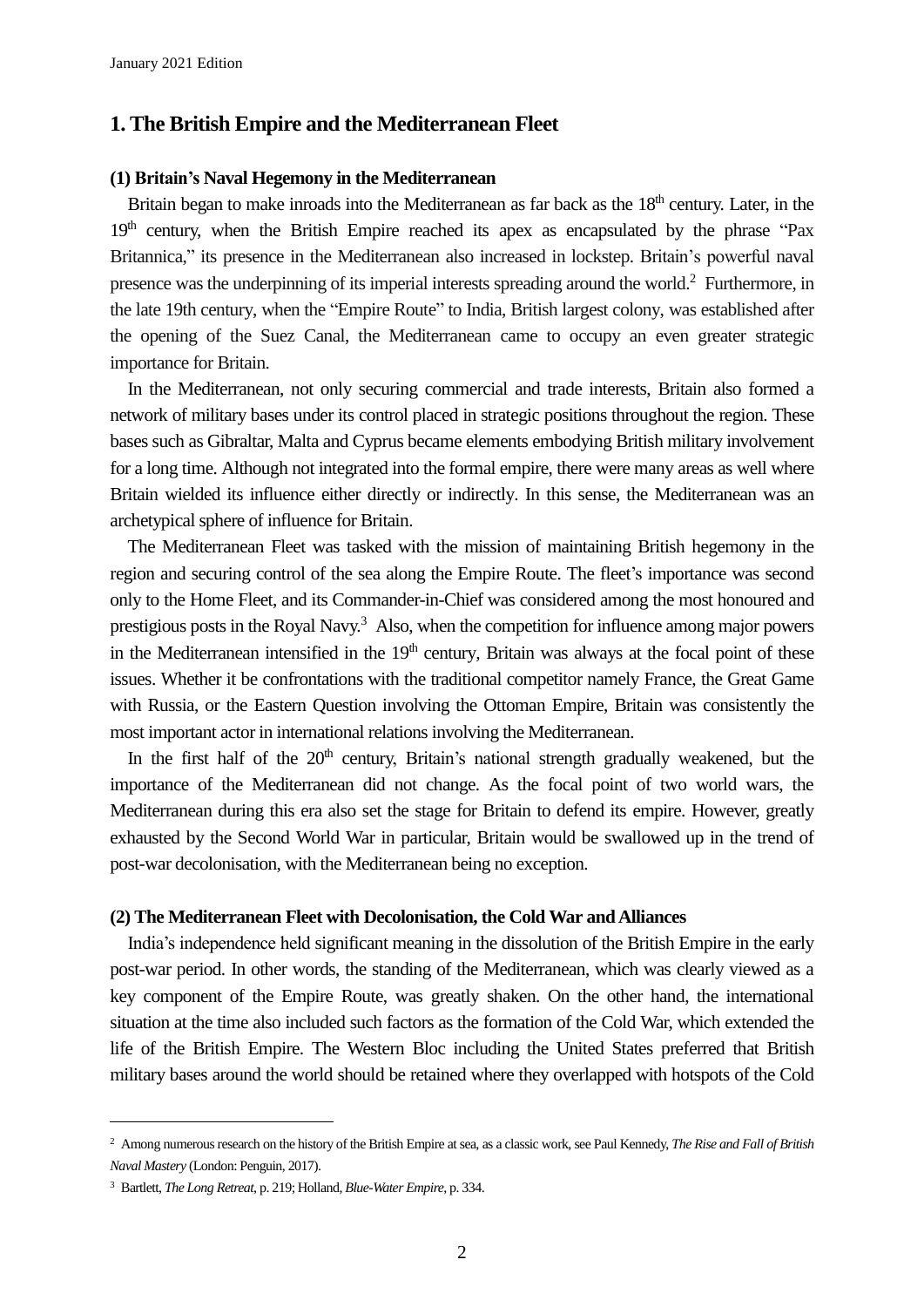January 2021 Edition

War.<sup>4</sup> Particularly, the Eastern Mediterranean became a focal point and the Truman Doctrine, one of the most famous statements in the early Cold War, originated in Britain's request for American assistance because the former could not contribute to the defence of Greece.

 Stability of the Mediterranean was also a critically important to the North Atlantic Treaty Organization (NATO). Due to a wealth of its historical experience in the region, Britain's potential influence as a major power in the West could not be ignored. In addition, from the late 1940s to early 1950s, when the struggle for leadership among allies over the defence of the Mediterranean grew in intensity, it also became an issue of national prestige for Britain. Then, discussions within NATO on the creation of a naval force responsible for the region let the Royal Navy find a new role for the Mediterranean Fleet. In December 1952, an agreement was reached on the establishment of the NATO Mediterranean Command and its commander would be an officer from the Royal Navy, namely Commander-in-Chief Mediterranean Fleet. Headquarter of the command was set up in Malta, British crown colony at that time, and naval and air bases operated by Britain in the Mediterranean were also provided to its allies. 5

 At the same time, Britain still held interests around the world including in the Middle East and the Mediterranean Fleet secured these interests.<sup>6</sup> However, the torrent of decolonisation and dismantling of the empire could not be stopped. Following the Suez Crisis of 1956, which symbolised the fall of imperialism, British influence in the Mediterranean declined sharply. Independence movements erupted in Cyprus and Malta, where Britain had military bases, forcing Britain to make difficult decisions in response. Combined with upheaval in these places, the existential meaning of the Mediterranean Fleet was also greatly shaken.

 As the worldwide trend of decolonisation accelerated, British military involvement overseas diminished more and more. At this point, Britain faced a difficult economic situation ever since the Second World War, and then cutting expenditure including the military had been an urgent issue. With the birth of the Labour government led by Harold Wilson in 1964, from the combination of fiscal policy and social welfare, Britain's worldwide military presence became a crucial point, regarding not only its scale but its very need. In this context, the Mediterranean Fleet would head toward its eventual ending.

## **2. Aspects of the Dissolution of the Mediterranean Fleet**

### **(1) Reconsideration of Military Commitment in the Mediterranean**

 $\overline{a}$ 

A certain consensus was formed within the Labour government around 1965 over the reduction of

<sup>4</sup> Wm. Roger Louis and Ronald Robinson, "The Imperialism of Decolonization," *The Journal of Imperial and Commonwealth History*, 22:3 (1994), pp. 462-511.

<sup>&</sup>lt;sup>5</sup> However, there were significant operational restrictions, such as the Sixth Fleet of the US Navy not being in the charge of the command. MC 0038/3, Report by the Standing Group to the North Atlantic Military Committee, "Command Organization for the Mediterranean," 5 December 1952, NATO Archives, Brussels. Also see Dionysios Chourchoulis, "High Hopes, Bold Aims, Limited Results: Britain and the Establishment of the NATO Mediterranean Command, 1950-1953," *Diplomacy & Statecraft*, 20:3 (2009), pp. 434-452.

<sup>6</sup> COS (55) 10, "'Defence Questions in the Middle East Area': COS Committee Memorandum Revising JP (54) 101," 7 January 1955, *British Documents on the End of Empire, Series B, Volume 4: Egypt and the Defence of the Middle East, Part III, 1953-1956*, no. 566.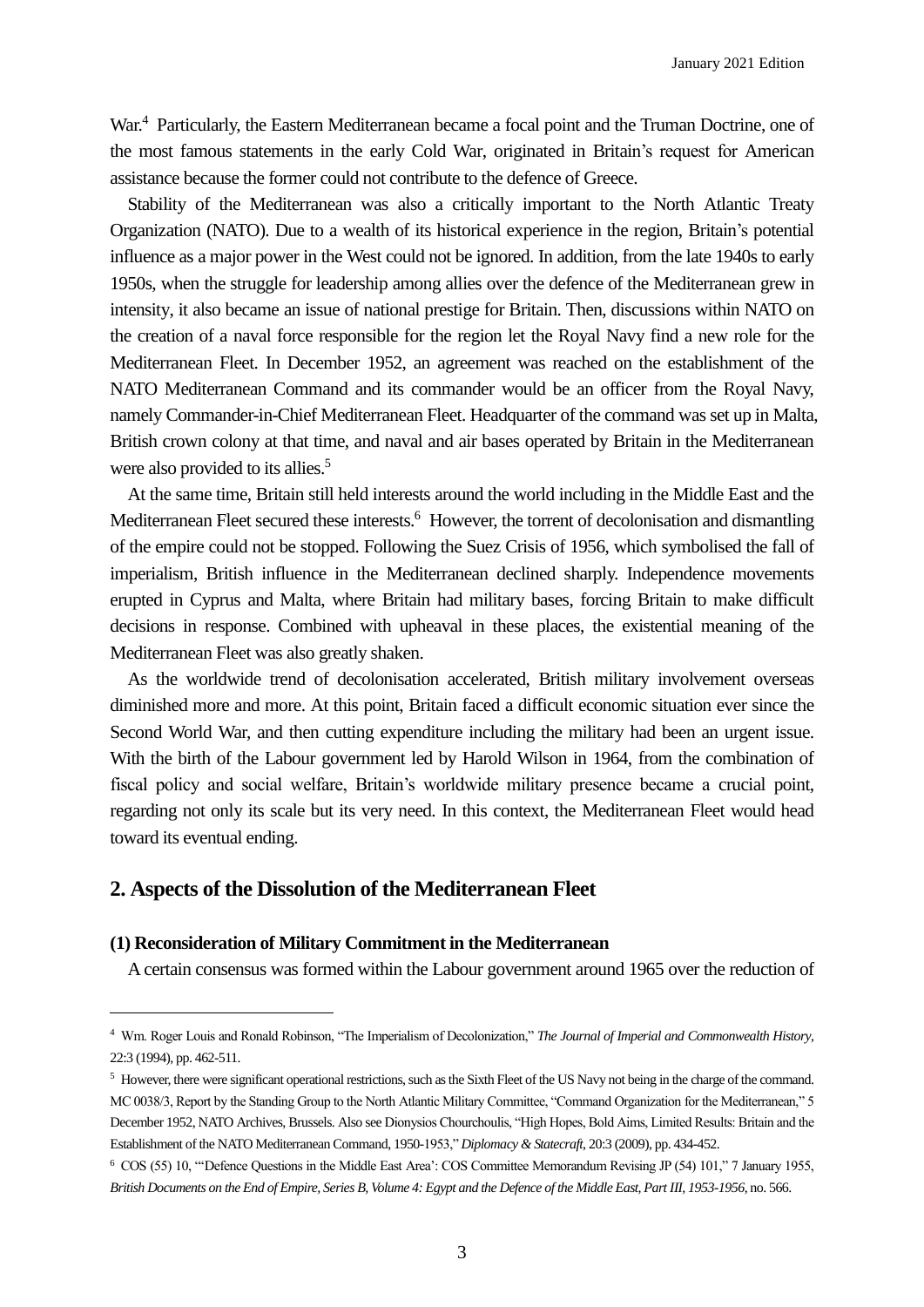$\overline{a}$ 

defence force in the Mediterranean. The possibility of conflict occurring in this region had declined and the presence of NATO's naval force became a major basis for Britain to trim down its defence spending. <sup>7</sup> When the Wilson government established the *Statement on the Defence Estimates* in the same year, Britain's total military force was around 400,000 including the homelands. Among the units deployed overseas, forces stationed east of the Suez and army in Germany including Berlin accounted for a majority. On the other hand, the number of personnel allocated to the Mediterranean totaled 23,000 and the naval force was only small in scale comprising escort ships and several minesweepers.<sup>8</sup>

 In January 1966, discussions between Britain and the United States took place on the white paper called the *Defence Review* prepared by the Wilson government. Denis Healey, British Defence Secretary, attended these talks and presented a rough sketch for significantly reducing Britain's naval forces deployed in the Mediterranean. American counterparts asked that Britain should maintain its worldwide role and military presence while showing understanding of British fiscal situation.<sup>9</sup> Nonetheless, British policy plan to attempt to shrink its military involvement worldwide did not change, and the same can be said for the Mediterranean. In February the following year, Healey submitted a memorandum to the Cabinet on the future composition of the military force overseas. This memorandum specified that Britain would completely withdraw naval forces permanently stationed in the Mediterranean including naval reconnaissance aircraft. It also indicated that the relationship between the Royal Navy and NATO in this region would be renegotiated.<sup>10</sup>

 In the *Defence Review* published in the same month, the government's view was once again confirmed to be that core policy issues for Britain were with Europe and NATO, while the Mediterranean was mentioned in clear distinction from these, indicating just how low of a priority it had become. Specifically, the military responsibilities of each base and treaty obligations were listed, and while there were examples such as Gibraltar where the case to maintain units and military facilities was clear, a plan was presented to reduce forces in Malta and Cyprus.<sup>11</sup> With the government looking for spending cuts across all domains, reconsidering defence spending cuts and military commitment in regions outside Europe including the Mediterranean became unavoidable to maintain Britain's military presence in NATO and Europe as the focal point of its defence policy.

<sup>7</sup> SHIBAZAKI Yusuke, "Sekaiteki Eikyoryoku Iji no Kokoromi: Suezu Ito kara no Tettai to Igirisu no Chuto Seisaku [Attempts to Maintain Global Influence: Withdrawal from East of Suez and British Policy towards the Middle East]," in KIBATA Yoichi and GOTO Harumi (eds), *Teikoku no Nagai Kage: 20 Seiki Kokusai Chitsujo no Henyo [Long Shadow of Empire: The Transformation of International Order in the Twentieth Century]* (Kyoto: Mineruva Shobo, 2010), p. 73.

<sup>8</sup> Parliamentary Command Paper, Cmnd. 2592, *Statement on the Defence Estimates 1965*, February 1965, pp. 15-16.

<sup>9</sup> Memorandum of Conversation, January 27, 1966, *Foreign Relations of the United States, 1964-1968, Volume XII: Western Europe*, doc. 255.

<sup>&</sup>lt;sup>10</sup> Annex A, "The Revised Force Structure," attached to C (66) 34, Memorandum by the Secretary of State for Defence, "Defence Review: Future Force Structure," 11 February 1966, CAB 129/124, The National Archives of the United Kingdom, Kew, London [hereafter cited as TNA].

<sup>&</sup>lt;sup>11</sup> Cmnd. 2901, *Statement on the Defence Estimates 1966, Part I: The Defence Review*, February 1966, pp. 5-6, 7-8. With regard to references to the Mediterranean, while it can simply be read as Britain was to "fulfill" (discharge) responsibilities and obligations in the Mediterranean, at the same time, it also gives the impression of a deeper meaning of the verb, which is to "relinquish" (discharge) such responsibilities and obligations. In any case, the conscious choice to express the idea with a verb that carries more than one meaning in a sentence is suggestive considering the context at that time and the circumstances after that.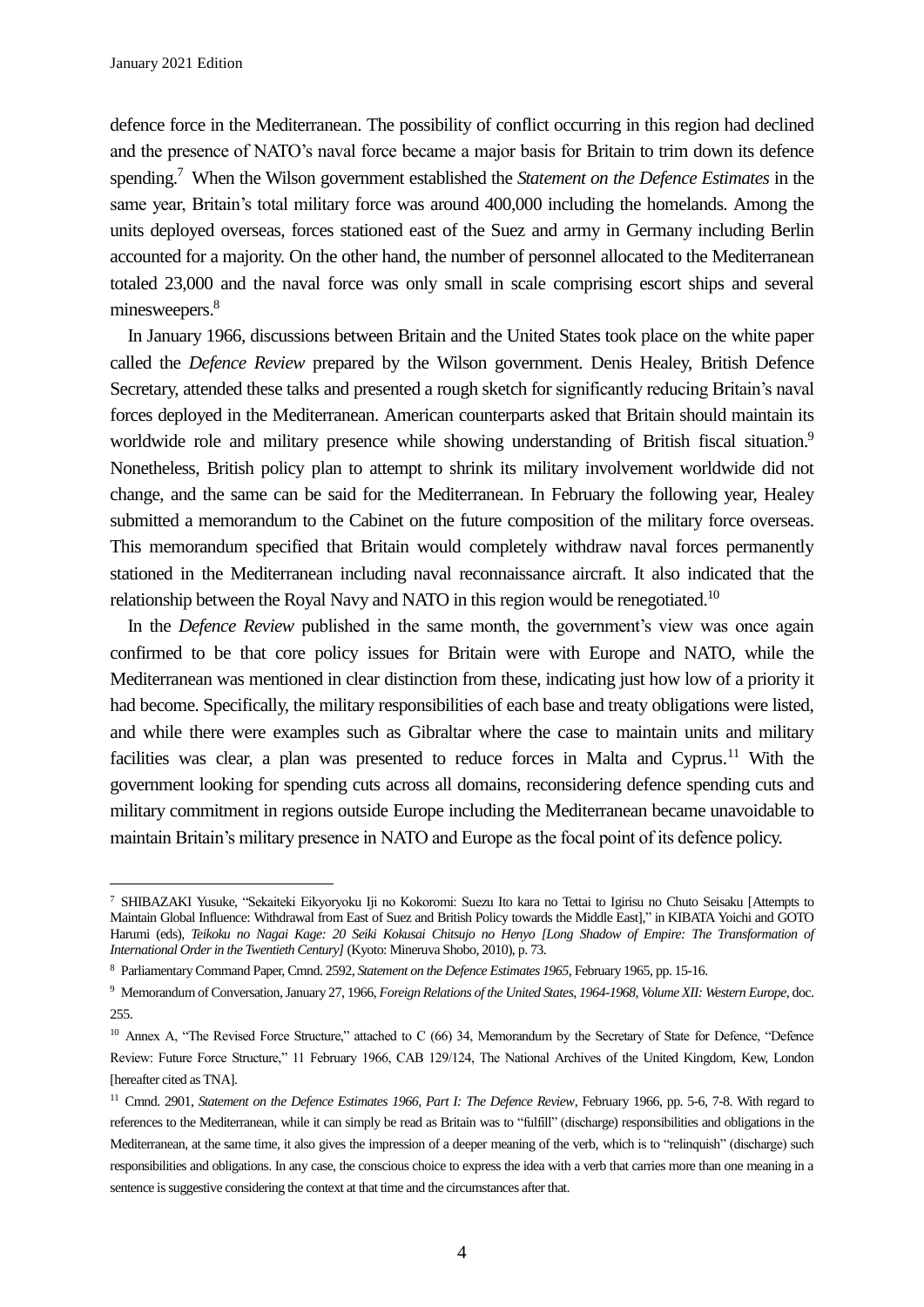The *Statement on the Defence Estimates* of 1966, announced at the same time as the *Defence Review,* presented a policy to provide other units "from time to time" to supplement the naval forces of the Mediterranean composed mainly of destroyers, frigates and minesweepers. In addition, the more than 20,000 military personnel stationed in this region mostly belonged to the army and air force, with only 2,200 from the navy. <sup>12</sup> Furthermore, a target was established through the *Defence Review* to reduce military spending in the Mediterranean budgeted to be £38 million all the way to £23.5 million.<sup>13</sup> The weighting of commitment in the Mediterranean through naval forces was being greatly reduced in British defence policy. Over the medium to long term, the plan was to end the stationing of Royal Navy forces in the Mediterranean by around the early 1970s and to have the duties of the Commander-in-Chief carried over by the Commodore of the Home Fleet.<sup>14</sup>

#### **(2) Last Days of the Mediterranean Fleet**

 $\overline{a}$ 

 Under such a situation, the *Statement on the Defence Estimates* of 1967 published in February provided a clearer picture than the *Defence Review* of the previous year. While many carefully thought out statements were used because of consideration toward allies, and the document indicated that British forces would remain stationed in each region for some time, there was no change in the policy of further reducing military commitment outside Europe. In the Mediterranean, where Britain was moving ahead with the removal of units and closure of facilities in Cyprus and Malta, this trend was even clearer. Regarding the naval forces, there was an increasing number of cases where ships assigned to the Mediterranean Fleet were despatched to Southeast Asia, Africa, and the West Indies. For example, there was a period when a small escort squadron of the fleet up to four destroyers and frigates were all deployed from the Mediterranean to increase assistance for the naval blockade associated with the Rhodesia crisis of 1966, along with two of the six minesweepers. To balance this shortage, "units of the Home Fleet were detached to the station for visits" only "when opportunity occurred."<sup>15</sup> The Mediterranean Fleet, which had once been a major force, gradually saw its existential meaning decline.

 As before, European allies on the Mediterranean requested that Britain maintain its naval forces there and they had some expectations that Britain would deploy forces withdrawn from other regions around the world to supplement its forces in the Mediterranean. Ultimately, however, Britain's policy of reducing military involvement was applied without exception to the Mediterranean as well.<sup>16</sup> A memorandum prepared within the Ministry of Defence in March 1967 provided momentum to the trend toward withdrawing forces stationed in Malta and indicated a series of events leading to the reduction of military forces in the Mediterranean. Admiral Sir John Hamilton, who served as Commander-in-Chief Mediterranean Fleet, was to be replaced with the Flag Officer Malta in June

<sup>&</sup>lt;sup>12</sup> Cmnd. 2902, *Statement on the Defence Estimates 1966, Part II: Defence Estimates 1966-67*, February 1966, pp. 5, 99.

<sup>&</sup>lt;sup>13</sup> C (66) 107, Note by the Secretary of the Cabinet, "The Economic Situation," 18 July 1966, CAB 129/125, TNA.

<sup>&</sup>lt;sup>14</sup> Annex A to DP 77/66 (Final), Report by the Defence Planning Staff, "Defence Expenditure Study No. 2: Cyprus and CENTO (Short Term)," 26 January 1967, DEFE 6/101, TNA.

<sup>15</sup> Cmnd. 3203, *Statement on the Defence Estimates 1967*, February 1967, pp. 7-8, 20; Grove, *Vanguard to Trident*, pp. 286, 297.

<sup>16</sup> Letter from Hohler (Assistant Under-Secretary, Foreign Office [FO]) to Murray (Athens), "Britain and the Eastern Mediterranean," 23 February 1967, FCO 9/5, TNA.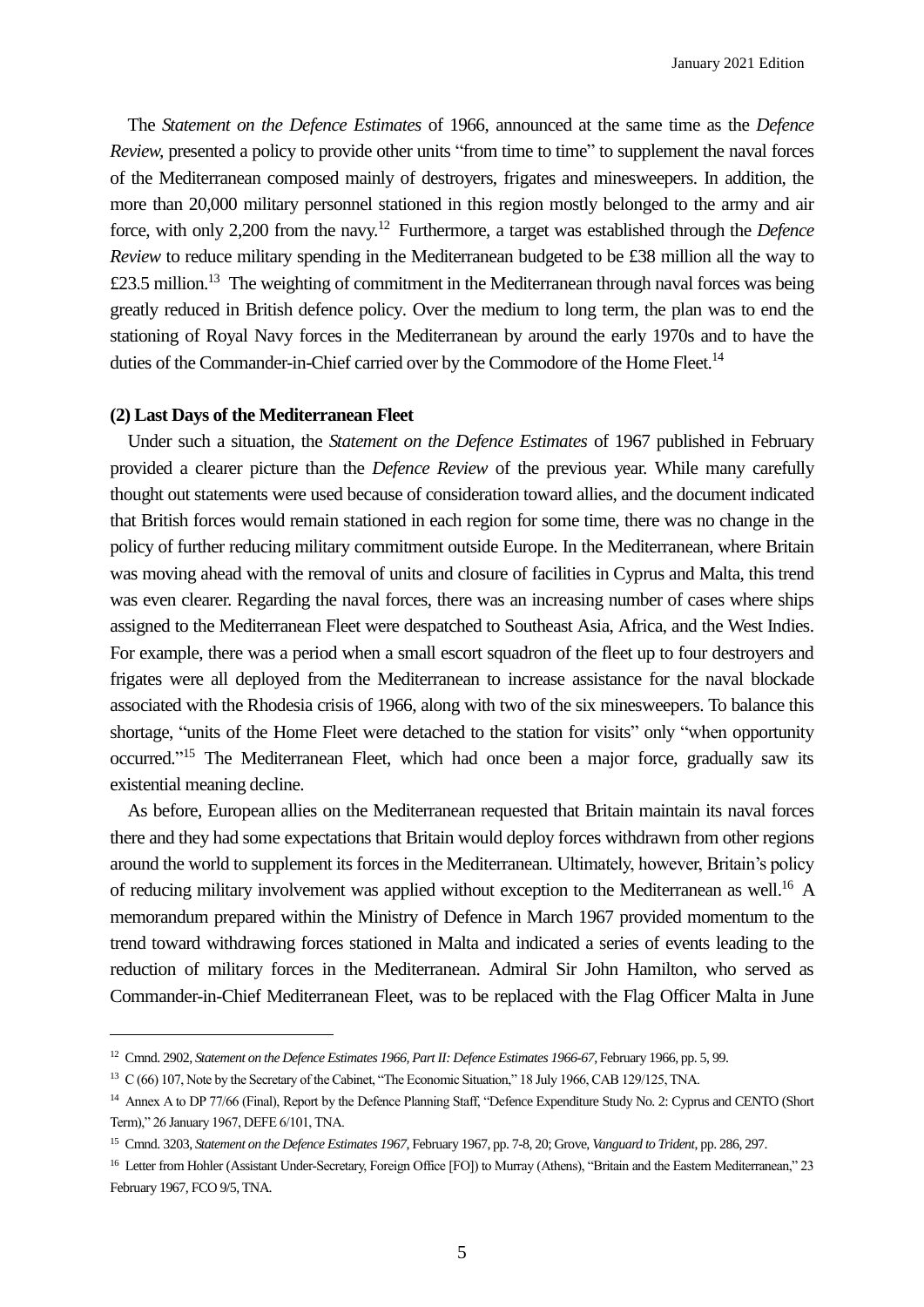1967 and at the same time the Officer would hold his post in NATO. In addition, with the retirement of Admiral Hamilton, the NATO Mediterranean Command was also disestablished and reorganized into a new unit, and Britain once again selected personnel.<sup>17</sup>

 As a result, there was no meaning in appointing commander of the NATO Mediterranean Command from the Royal Navy, and in May 1967 an announcement was made that this position would be abolished. <sup>18</sup> Ministry of Defence quickly held discussions for establishing a new command post responsible for the Mediterranean and Middle East given the approaching dissolution of the Mediterranean Fleet. On the other hand, there was growing opposition to the removal of forces, especially in Malta, which would be greatly affected by the reduction of British military presence.<sup>19</sup> At that time, the issues surrounding Britain's military involvement in the Mediterranean and surrounding regions remained critical.

 In any case, the dismantling of the Mediterranean Fleet was carried out steadily. On 5 June 1967, Admiral Hamilton hauled down his naval ensign as the last Commander-in-Chief of the Mediterranean Fleet. The fleet, which had a decorated history in the Royal Navy for centuries, ended its role here. Afterwards, the few Royal Navy vessels left in the Mediterranean became an outpost unit of the newly organized Western Fleet. Additionally, the position of Commander-in-Chief, Mediterranean Fleet, too, was changed to a two-star ranking in which the Flag Officer Malta served concurrently as Commander of NATO's Southeast Mediterranean Command. As for the latter, it was under the Allied Forces Southern Europe based in Naples, Italy, with the position subordinate to a commander of the US Navy. Furthermore, the Admiralty House, the residence of successive Commander-in-Chiefs, located in Valletta, the capital of Malta, would later be remodeled into the National Museum of Fine Arts.<sup>20</sup> In this manner, once the main force of the Royal Navy quietly disappeared from the Mediterranean which had supported the British naval mastery.

### **(3) Significance and Impacts: Between Empire and Alliance**

 Based on the overview of the developments leading up to the dissolution of the Mediterranean Fleet, in this section the author will now relate the series of events in the context of Britain's overall defence policy. To begin with, although it was more stable than in the early period of the Cold War, the Mediterranean was still strategically important yet vulnerable for NATO. In addition, Britain's defence cuts during the period finally led to the decision of withdrawing from East of Suez in January 1968,<sup>21</sup> which also appeared to be planned and implemented to concentrate military capabilities on Europe and NATO. At the same time, it was clearly recognized as a problem not to be ignored by the British government that the Soviet Navy became more active in the Mediterranean. In that sense, the decision to retreat from East of Suez was also a rational decision for Britain in order to

 $\overline{a}$ 

<sup>&</sup>lt;sup>17</sup> Ref: 272/1/1, Minute by the Director of Naval Plans, "Malta: Current Position," 13 March 1967, DEFE 24/509, TNA.

<sup>18</sup> Grove, *Vanguard to Trident*, p. 297.

<sup>19</sup> DP 23/67 (Final), Chiefs of Staff Committee Meeting, "Command Structure in the Mediterranean Area," 9 May 1967, DEFE 25/243, TNA.

<sup>&</sup>lt;sup>20</sup> Peter Elliot, *The Cross and the Ensign: A Naval History of Malta 1798-1979* (London: Granada Publishing, 1982), pp. 224-225.

<sup>21</sup> As a classic monograph on this topic, see Saki Dockrill, *Britain's Retreat from East of Suez: The Choice between Europe and the World?* (Basingstoke: Palgrave Macmillan, 2002).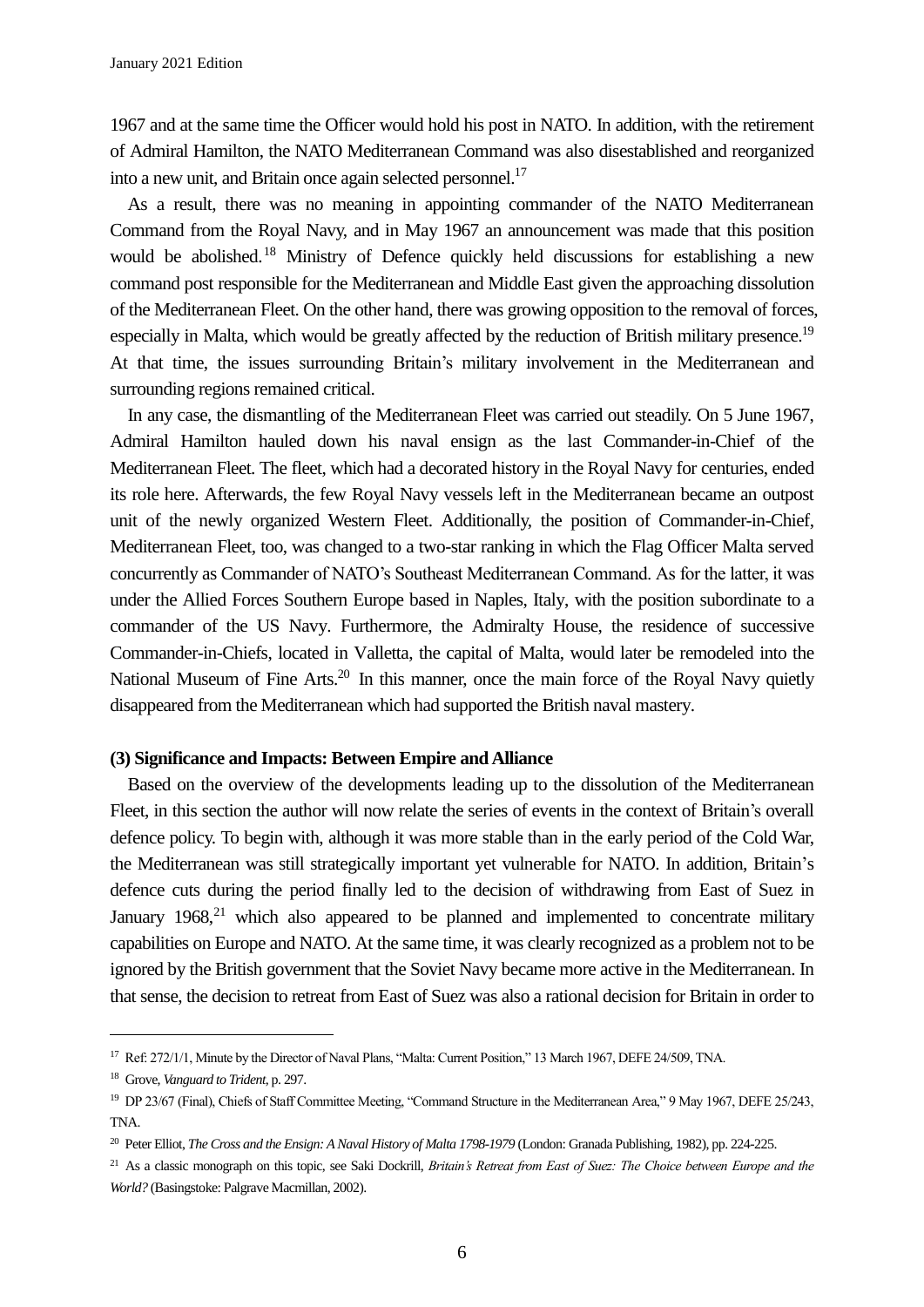contain the expansion of Soviet power in the Mediterranean.

 Following the above context, the dissolution of the Mediterranean Fleet can be viewed as an event resulting from Britain's reorganization of its worldwide military commitment in order to allocate limited resources efficiently in an area of core interests under the condition of long-term decline. Another influencing factor could be that Britain was in the transitional period of transforming its essence of naval power from the traditional fleet-power with the expansion of new military technology such as nuclear missiles during this period. In any case, the dissolution of the Mediterranean Fleet can be explained as a necessity for Britain to ensure both the reduction of its defence spending and national security interests, and continued contribution to NATO, as the fleet had already lost its practical function and become a mere shell.

 Moreover, the condition of international security around the Mediterranean at the time did not allow Britain to withdraw its military involvement from the area. The Six-Day War, which broke out on 5 June 1967, the very day the Mediterranean Fleet was dismantled, rapidly intensified military tension in the region where the likelihood of conflict would have otherwise diminished. As a result, it was an irony in history that the Royal Navy including an aircraft carrier rushed to the Eastern Mediterranean.<sup>22</sup> In addition, although the British military presence became smaller with events such as the dissolution of the Mediterranean Fleet, the reconsideration of its decision was frequently sought after, and actually the British government never intended to completely give up its naval influence in the Mediterranean.<sup>23</sup> Even though its importance may have lessened compared to before, the Mediterranean was still closely connected to the national security of Britain and a region that contained strategic interests with allies. Moreover, even amidst the withdrawal of worldwide military commitment, Britain still emphasized its role of contributing to NATO, with the Mediterranean remaining one of the areas of interest.

 As the British military and political presence overseas was significantly reduced, the dissolution of the Mediterranean Fleet was undeniably symbolic of the once-powerful nation now in decline. In fact, since then the security of NATO's military interests in the Mediterranean was further leaning towards the hands of the US Sixth Fleet, as the main power of the alliance. Consequently, there have been some arguments over the "Americanization of the Mediterranean" at that time, both in name and in reality.<sup>24</sup> Nevertheless, a closer look at the process of dismantling the Mediterranean Fleet reveals more nuanced history. This event was larger than simply an episode in the period of a declining empire, but also a result of Britain's trial and error, as a state faced with limits of worldwide military commitment, in fulfilling its responsibility within the global issues at the time.

# **Conclusion**

 $\overline{a}$ 

The dissolution of the Mediterranean Fleet definitively symbolised the reduction of British

<sup>22</sup> Holland, *Blue-Water Empire*, p. 334.

<sup>&</sup>lt;sup>23</sup> Despatch No. 19, Shuckburgh (Rome) to Brown (Foreign Secretary), 16 June 1967, FCO 46/2, TNA; PUS/67/1067, 55/10, Letter from Dunnett (Ministry of Defence) to Gore-Booth (Permanent Under-Secretary, FO), 30 June 1967, FCO 46/2, TNA.

<sup>24</sup> Ennio Di Nolfo, "The transformation of the Mediterranean, 1960-1975," in Melvyn P. Leffler and Odd Arne Westad (eds.), *The Cambridge History of the Cold War, Volume II: Crises and Détente* (Cambridge: Cambridge University Press, 2010), pp. 256-257.